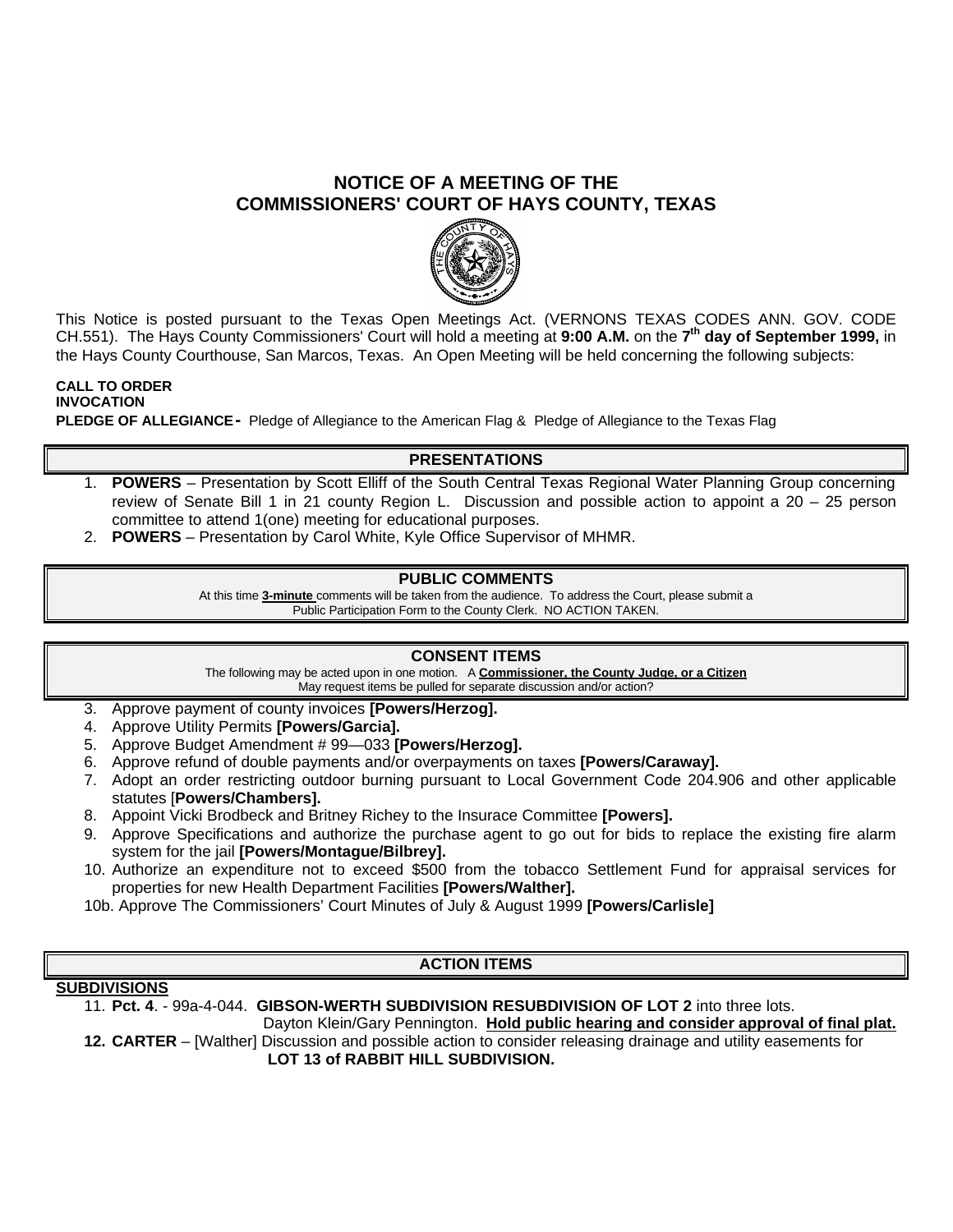#### **ROADS**

13. **BURNETT –** Discussion only to review the Hays County 2025 Transportation plan.

#### **GRANTS**

- 14. **INGALSBE** [Salmon] Discussion and possible action to authorize the County Judge to submit grant application to Office of the Governor – Federal Emergency Management Agency (FEMA) for up to \$62,600.
- 15. **POWERS -** [Herzog/Salmon] Discussion and possible action to authorize the County Judge to submit grant application to Office of the Governor – Federal Emergency Management Agency (FEMA) for up to \$350,492.

#### **COMMITTEE REPORTS & CHARGES**

### **MISC.**

- 16. [deleted item]
- 17. **CARTER** Discussion and possible action to consider a county policy for saving energy, whereby each office for which Hays County pays utilities, appoint an employee and an alternate to turn AC to 82 degrees at the end of the day in summer or heater to 65 degrees at the end of the day in winter.
- 18. **BURNETT** Discussion and possible action regarding payment of \$3000.00 out of County Wide line item to the Hays County Search and Recover Dive Team.
- 19. **MOLENAAR**  Discussion and possible action on Courthouse Parking Enforcement and Permits.
- 20. **POWERS –** [Cowan] Discussion and possible acton to accept petition from voters of proposed **Dripping Springs**  Community Library District and enter an order calling for said election to be held on November 2<sup>nd</sup>, 1999 pursuant to Section 326.004 and Section 326.023 of the Local Government Code, Title 10, Chapter A and B, Chapter 326.
- 21. **POWERS –** [Cowan] Discussion and possible acton to accept petition from voters of proposed **Wimberley Village Library District** and enter an order calling for said election to be held on November 2<sup>nd</sup>, 1999 pursuant to Section 326.004 and Section 326.023 of the Local Government Code, Title 10, Chapter A and B, Chapter 326.
- 22. **POWERS -** [Cowan] Discussion and possible action to consolidate voting Precincts for November 2, 1999 election.
- 23. **POWERS** Discussion and possible action to adopt Hays County Committee Handbook.
- 24. **POWERS –** Discussion and possible action to authorize the County Judge to provide notification to CSC of the County's intention not to renew the operations agreement for the County's juvenile detention facility.

**STAFF REPORTS:** County staff may report to the Court regarding ongoing issues. NO ACTION

## **EXECUTIVE SESSION**

- 25. **POWERS –** Executive Session to confer with legal counsel pursuant to Texas Government Code § 551.071 to discuss *North Hays County Water Planning Association v. Hays County.*
- 26. **CARTER –** Executive Session to confer with legal counsel pursuant to Texas Government Code § 551.071 to discuss Windy Hill Road (CR 131) and ongoing litigation with JKL Inc.

## **WORKSHOP SESSION**

- 27. **POWERS –** [Herzog] Hold a Public Hearing on the FY2000 Hays County Budget **(1:30 PM).**
- 28. **POWERS –** [Herzog] Discussion and possible action to set salaries and allowances of the Hays County Elected Officials **(1:30 PM).**